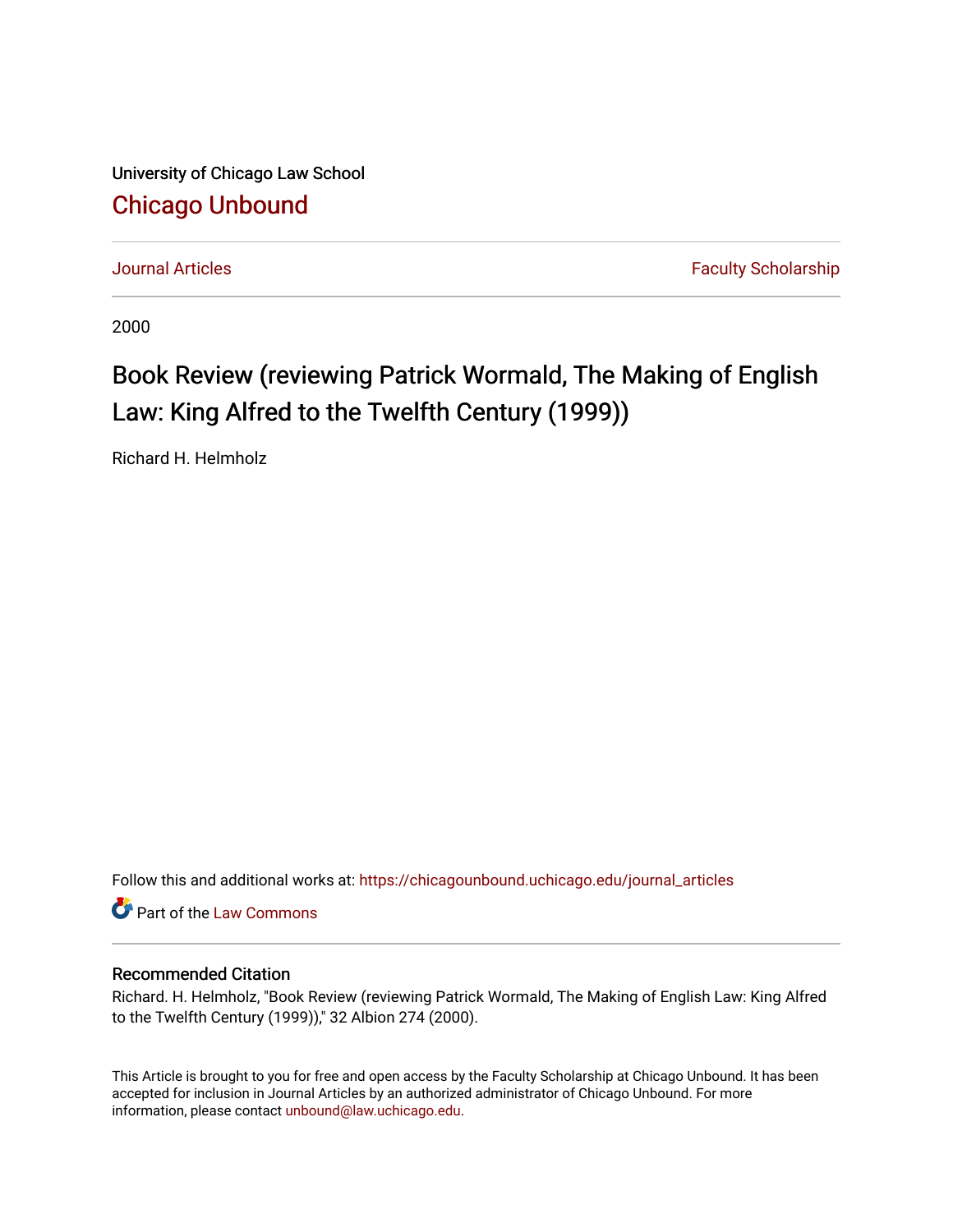## **274 Albion**

**Test-driving the volume confirms that it lives up to its promise. Cogent descriptions of broad topics such as agriculture, art, liturgy, peasants, and settlement patterns provide basic information and seminal bibliography. At the same time, miniature biographies and descriptions of individual manuscripts and literary works provide a surprising amount of detail; particularly impressive, for instance, are the analyses of composite manuscripts. The balance among disciplines is generally good, although some over-sensitive historians among us might feel that it is skewed a bit toward literature.** 

**As for omissions, it goes without saying that some must be expected in a project of this breadth and depth. It is worth mentioning, however, that one of the subjects of this reviewer's work, and a man of tremendous significance to pre-Conquest history-Archbishop Stigand-is not included. Doubtless this omission was unintended, but it does point to one possible weakness in the volume: its tendency to focus on early Anglo-Saxon England. While it is possible to describe this as a comprehensive treatment across disciplines for the history and culture of early Anglo-Saxon England, the same is not true for later periods, the eleventh century in particular. Stigand is not the only significant eleventh-century figure to be ignored while at the same time obscure monks mentioned once by Bede manage to find a place. The handbook is thus a particularly valuable companion to the ages of Bede and even Alfred, but perhaps less so to the pre-Conquest period. Still, omissions do not diminish the quality and usefulness of what is included, and the volume should find welcome space on any scholar's shelf. It is just unfortunate that at around \$100 the Encyclopedia is probably beyond the reach of most graduate students, because it is they who would probably benefit most from easy access to a veritable feast of reliable information and substantial bibliography, all at one's fingertips.** 

**Ohio University MARY FRANCES SMITH** 

**Patrick Wormald. The Making of English Law: King Alfred to the Twelfth Century, Volume I: Legislation and its Limits. Malden, Mass.: Blackwell. 1999. Pp. xviii, 574. \$99.95. ISBN 0-631-13496-4.** 

**This is the first half of a much anticipated history of English law before the reign of Henry II. Prior to the rise of systematic study of the sources of English legal history towards the end of the last century, English writers were accustomed to trace the roots of the common law directly back to Anglo-Saxon England. For example, William Blackstone (d. 1780) attributed to Alfred the Great (d. 901) the establishment of a constitution "on a plan that should endure for ages" (Commentaries, IV, p. 41 1). Such an attribution of an immemorial character to the institutions of English law, it later came to be concluded, could not be squared with the facts. Although Frederick Pollock and F. W. Maitland's great History of English Law (1895) dealt with the law as it stood before and immediately afterthe Norman Conquest, its account of the enduring institutions of the common law began effectively with what Maitland called "The Age of Glanvill" in the second half of the twelfth century. Patrick Wormald regards this as throwing the baby out with the bath water. Maitland's influence has meant, he writes, "that scholars largely stopped looking before 1066 for what mattered in English legal history" (p. 4). In Wormald's view, this has been a mistake. In this volume, he seeks to establish, first, that the dooms and other legislation of the Anglo-Saxon kings are full of significant, if difficult, legal material; and second, that this material made an important difference for the long-term course of English law and institutions.**